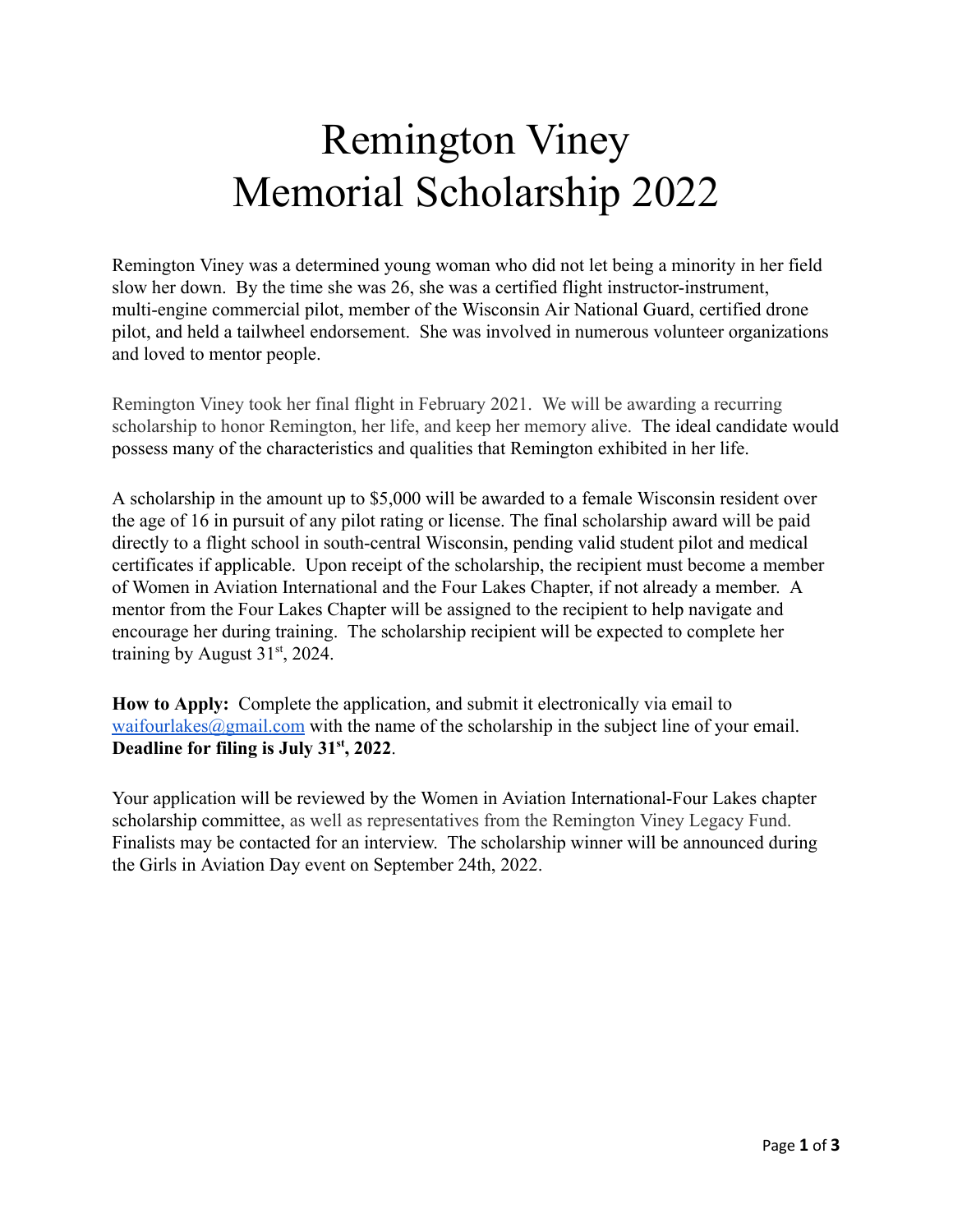# Remington Viney Memorial Scholarship

 **Personal Information** 

| Name: $\frac{1}{\sqrt{1-\frac{1}{2}}\sqrt{1-\frac{1}{2}}\sqrt{1-\frac{1}{2}}\sqrt{1-\frac{1}{2}}\sqrt{1-\frac{1}{2}}\sqrt{1-\frac{1}{2}}\sqrt{1-\frac{1}{2}}\sqrt{1-\frac{1}{2}}\sqrt{1-\frac{1}{2}}\sqrt{1-\frac{1}{2}}\sqrt{1-\frac{1}{2}}\sqrt{1-\frac{1}{2}}\sqrt{1-\frac{1}{2}}\sqrt{1-\frac{1}{2}}\sqrt{1-\frac{1}{2}}\sqrt{1-\frac{1}{2}}\sqrt{1-\frac{1}{2}}\sqrt{1-\frac{1}{2}}\sqrt{1-\frac{1}{2}}$ |
|---------------------------------------------------------------------------------------------------------------------------------------------------------------------------------------------------------------------------------------------------------------------------------------------------------------------------------------------------------------------------------------------------------------|
|                                                                                                                                                                                                                                                                                                                                                                                                               |
|                                                                                                                                                                                                                                                                                                                                                                                                               |
|                                                                                                                                                                                                                                                                                                                                                                                                               |
|                                                                                                                                                                                                                                                                                                                                                                                                               |
| Age:                                                                                                                                                                                                                                                                                                                                                                                                          |
| Highest academic level/degree (enter student if current academic student): ________________________                                                                                                                                                                                                                                                                                                           |
| Present position, employer and date employed (N/A if not applicable): ______________________________                                                                                                                                                                                                                                                                                                          |
| Are you a member of Women in Aviation International? (Y/N): _________                                                                                                                                                                                                                                                                                                                                         |
|                                                                                                                                                                                                                                                                                                                                                                                                               |
| Which Flight School will training be completed at ______________________________<br>**DISCLAIMER**: Those seeking flight training with Wisconsin Aviation will not be considered.                                                                                                                                                                                                                             |
| Pilot licenses and ratings held (N/A if not applicable) _________________________                                                                                                                                                                                                                                                                                                                             |
|                                                                                                                                                                                                                                                                                                                                                                                                               |